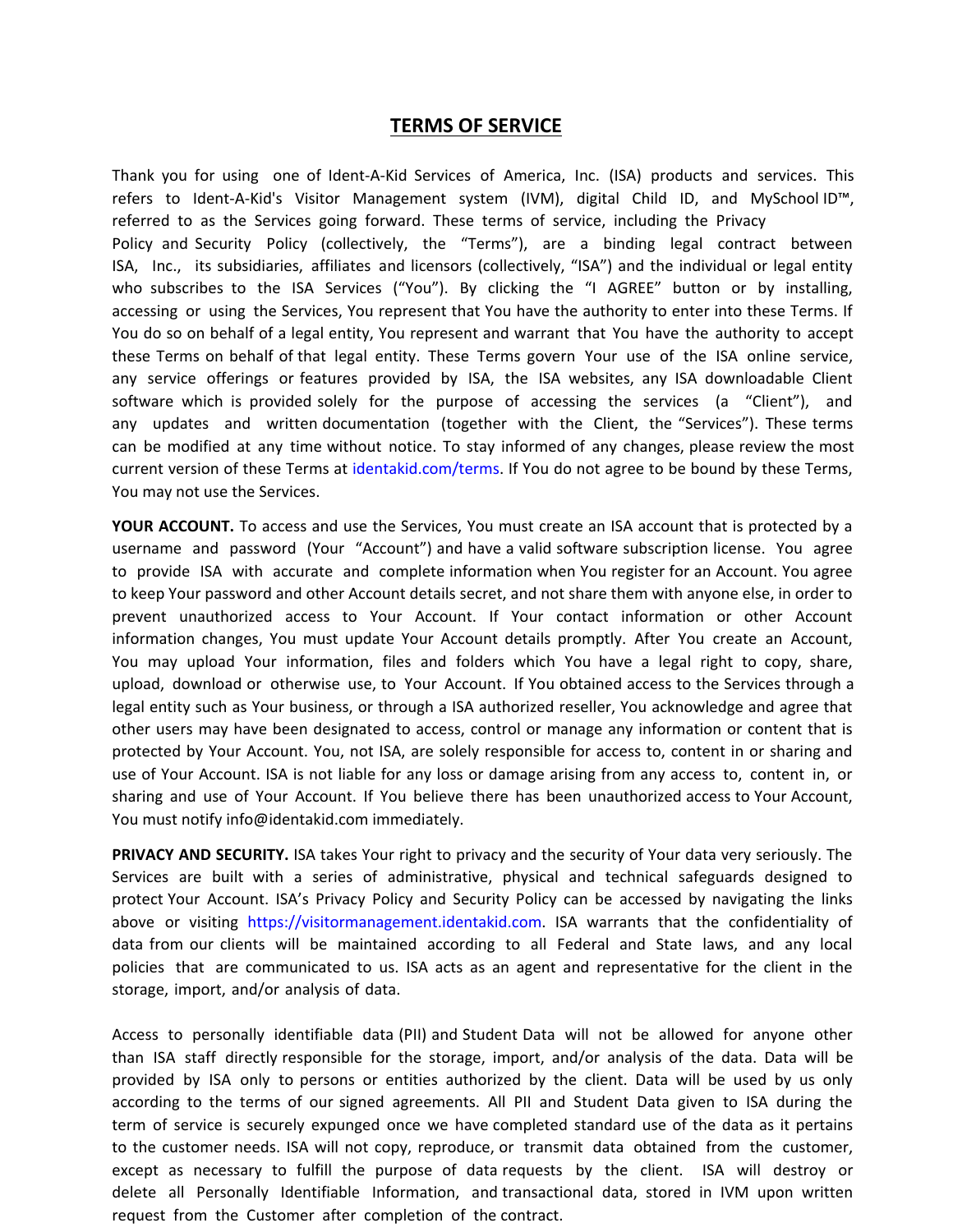Student Data means either (a) education records of students, as defined by the Family Educational Rights and Privacy Act ("FERPA"), or (b) any other personally identifiable information about a Student User, except that Student Data does not include a record that has had personal data removed such that the student's identity is not uniquely identifiable from the record and there is no reasonable basis to believe that the remaining information can be used to identify an individual.

Security. ISA utilizes some of the most advanced technology for Internet security available. Transport Layer Security (TLS) technology protects the data using both server authentication and data encryption, at rest and in transit, ensuring that the data is secure and only available to the subscribing school or facility. Strict access policies, 128- bit encryption, firewalls, and private secure bandwidth are in use to ensure the highest standards for our security requirements.

ISA upholds industry best security practices, including compliance with all applicable national privacy statutes, including the Family Educational Rights and Privacy Act ("FERPA") , Protection of Pupil Rights Amendment ("PPRA"), Children's Online Privacy Protection Act ("COPPA"), Student Online Personal Protection Act ("SOPPA") and Student Online Personal Information Protection Act ("SOPIPA"). The data will be physically stored and backed up on servers either in secure ISA offices or on servers located at an Internet service provider (Amazon Web Services) secured site.

Backups are performed daily on all data to ensure no loss of data incase of system failure. All data is only accessible by users the Customer gives access to their database. IVM authenticates all users through a SSO API, oauth2 and via redirects. The Customer manages access to all sensitive data at all times, including ISA staff access.

ISA provides recurring, quarterly trainings on new or evolving security threats, changes to security protocols or practices, changes to software and/or hardware, identified vulnerabilities, etc., to Employees with access to Student and Confidential Data have signed confidentiality agreements regarding all Data. All employees and contractors of ISA have passed criminal background checks. At least once a year ISA performs an internal audit and risk assessment of the security and privacy measures that are in place to ensure protection of all PII. For any questions on our security practices or improvements, please email info@identakid.com.

Data Breach. In the event that sensitive PII or Student Data is accessed or obtained by an unauthorized individual, ISA shall provide notification to the Customer as soon as practicable and no later than within three (3) business days of the incident. The security breach notification shall be written in plain language, will be titled "Notice of Data Breach," and will present the information described for "What Happened," "What Information Was Involved," "When it Occurred," "What We Are Doing," "What You Can Do," and "Who to Contact." We will contact our primary liaison for the Customer by phone and email for this notice at a minimum. ISA will provide the Customer with materials to notify any affected parent, legal guardian or student.

Information Collection and Use. While using our web sites and apps, we may ask you to provide us with certain personally identifiable information that can be used to contact you, to gain access to a customers location, identify you or to send you a personalized barcode code to your cell phone. Personally identifiable information may include, but is not limited to, your name, student name, date of birth, email address, zip code, cell phone number, and school name. We occasionally share aggregated demographic information with our affiliates and partners. This is not linked to any PII that can identify any individual person or institution. In certain areas, we partner with other companies to provide specific services. When the user signs up for these services, we will share names or other contact information that is necessary for the third party to provide these services. These parties are to use PII only for the purpose of providing these services.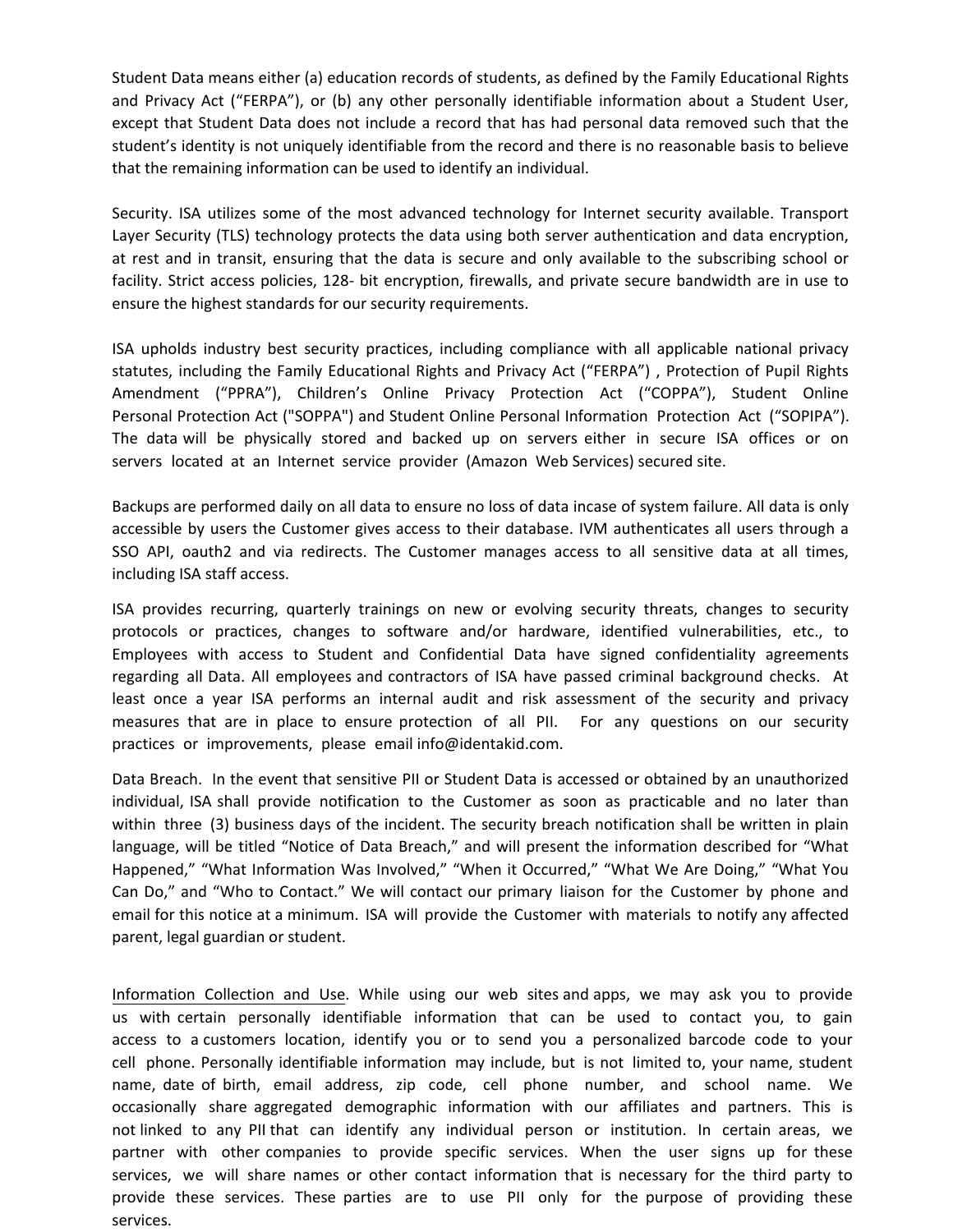Cookies. Cookies are small text files recorded in a user's hard drive and are employed by many sites to enhance a user's web viewing experience. Cookies allow sites and advertisers to "remember" users across pages of a site and across multiple visits to a site. We use cookies for remembering preferences, maintaining information about whether you are currently logged into our system and for tracking click streams. Through the use of cookies, we can deliver faster service, updated results and a more personalized site experience. Cookies in and of themselves do not personally identify users, although they do identify user's computers. Most browsers are initially set to accept cookies. If you prefer, you can set your browser to refuse cookies. However, you may not be able to take full advantage of a website's functionality if you do so.

YOUR CONDUCT. ISA may terminate Your access to and use of the Services if You (1) harm, disrupt or otherwise engage in activity that diminishes the ISA brand, Services, computer system or network, (2) misrepresent Your identity, impersonate any person or attempt to gain access to any Account, computers or networks related to the Services, without authorization, (3) attempt to interfere with any other person's use of the Services, (4) use a Service inappropriate for Your usage (for example, if You are backing up external hard drives and servers, You must use the appropriate ISA solution specially designed for such use), (5) use the Services in a manner that results in excessive bandwidth usage, as determined by ISA, (6) use the Services to store, backup or distribute any illegal files or data, (7) use the Services to store, backup or distribute material protected by intellectual property rights of a third party unless You own or have rights to such material, (8) use the Services to store, backup or distribute material that contains viruses, Trojan horses, worms, corrupted files or any other similar software that may damage the operation of the Services or another person's computer or property, (9) reverse engineer, decompile, disassemble, modify or create derivative works of the Services, (10) alter or modify any disabling mechanism which may be included in the Services, (11) assign, sublicense, rent, timeshare, loan, lease or otherwise transfer the Services, (12) directly or indirectly permit any third party to copy the Services, (13) remove or fail to reproduce on any permitted backup or archival copy of the Services any proprietary notices (e.g., copyright and trademark notices) from the Services, (14) use the Software without using proper Supplies as ISA is a Sole Source Vendor, or (15)infringe the intellectual property or other legal rights of third parties.

License. The Licensee may cancel the Software license at any time. Some limited functionality will be available for up to 90 days past expiration of the software license. If the Licensee chooses to cancel or let the Software license lapse, then repurchase, the license will reactivate from the subscription expiration date. If repurchased after 90 days from the expiration date, the Licensee will purchase a new license at the then rate and the new license will start from date of purchase. Some exceptions may apply.

You are solely responsible for ensuring that Your use of the Services is in compliance with all applicable foreign, federal, state and local laws, rules and regulations. You shall defend, indemnify and hold ISA, its officers, directors, shareholders, affiliates, suppliers and licensors, harmless from and against any and all damages, fines, penalties, assessments, liabilities, losses, costs and expenses (including attorneys' fees, expert fees and out-of-pocket expenses) in connection with Your use of the Services, Your violation of these Terms, Your violation of any third-party rights, including any intellectual property rights, any misuse or fraudulent use of credit and debit cards, any claims that the Services or any party thereof were exported or otherwise shipped or transported by You in violation of applicable laws, rules and regulations, or any claim of misuse of the Services, including but not limited to any claim that You are storing illegal files or data in Your Account.

Third Party licenses: https://client.ccssvm.com/3rdpartylicenses.txt and https://golang.org/LICENSE

**ISA PROPERTY.** You may be required to download an Application, mobile App or Client Agent. The Applications and Client Agent are licensed to You for the sole purpose of accessing the Services. The Services may automatically update the Applications or Client Agent installed on Your computer or mobile device when a new version is available. While you have an active Account, ISA grants You a revocable, limited, non-transferable, non-exclusive license to access the ISA website(s) and use the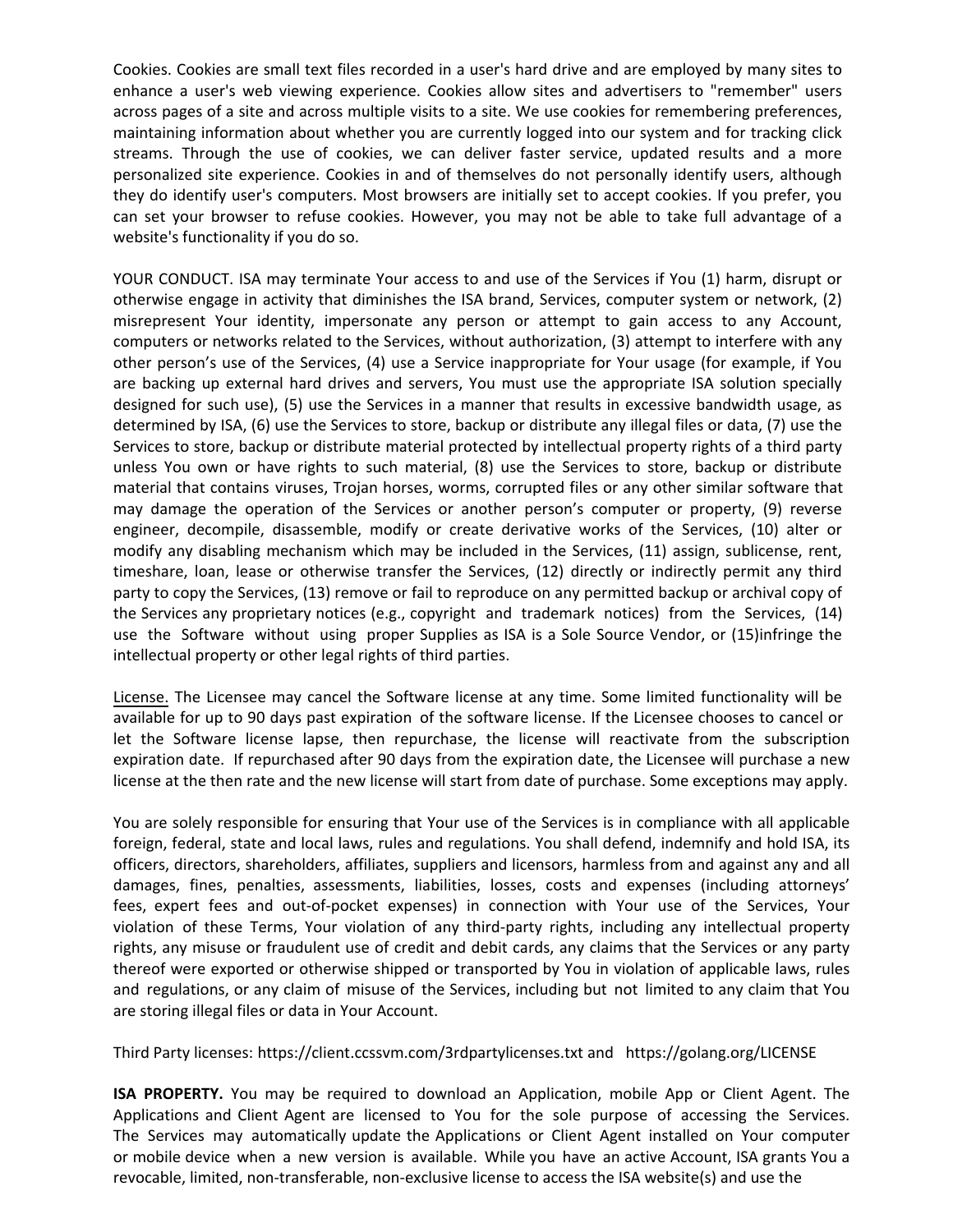Client, Client Agent and Services. You may use the Services only in accordance with the thencurrent documentation and customer support available at www.Identakid.com or as specified in other documentation provided by ISA or an authorized reseller. The Services may contain or ISA may provide to You third-party hardware, products, supplies, software or programming. You may not obtain third-party hardware, supplies, products, software or programming from third parties directly or this will void all software warranty. Except for the limited license granted herein, You acknowledge that ISA or third parties own all right, title and interest in and to the Services, all copies thereof and all proprietary rights therein, including copyrights, patents, trademarks, logos, domain names or other brand features of ISA. You may provide feedback to ISA with respect to the Services and ISA may use feedback for any purpose without obligation of any kind. To the extent a license is required under Your intellectual property rights to make use of the feedback, You hereby grant ISA an irrevocable, non-exclusive, perpetual, royalty free license to use the feedback in connection with ISA's business, including enhancement of the Services.

ISA may discontinue, suspend or modify the Services, any feature included in the Services, or the availability of the Services on any particular device or communications service, at any time and without notice to You. If any third party makes an intellectual property infringement claim relating to the Services, ISA reserves the right to immediately terminate Your subscription. While not obligated to do so, ISA will endeavor to communicate any such actions to You by either sending You an e-mail or by posting relevant information to the ISA website.

DISCLAIMER OF WARRANTY; LIMITATION OF LIABILITY. YOUR INSTALLATION, USE AND ACCESS OF THE SERVICES IS AT YOUR SOLE DISCRETION AND RISK AND YOU ARE SOLELY RESPONSIBLE FOR ANY DAMAGES TO YOUR COMPUTER, SOFTWARE AND THE LOSS OF STORED DATA THAT RESULTS FROM THE USE THEREOF. YOUR STORED DATA MAY NOT BE AVAILABLE OR RESTORABLE IF (1) ISA HAS NOT COMPLETED COPYING YOUR SELECTED FILES OR CHANGED FILES, (2) FOR FILES, FOLDERS OR DISK DRIVES THAT THE SERVICES DO NOT AUTOMATICALLY BACKUP PURSUANT TO ISA DOCUMENTATION, YOU DO NOT MANUALLY SELECT THEM FOR BACKUP OR YOU UNSELECT A FILE FOR BACKUP, (3) YOU DELETE A FILE FROM YOUR COMPUTER AND DO NOT RESTORE IT WITHIN 30 CALENDAR DAYS AFTER DELETION, OR YOU DELETE A COMPUTER FROM YOUR ISA ACCOUNT, (4) YOU MOVE A FILE TO A LOCATION ON YOUR COMPUTER THAT IS NOT AUTOMATICALLY SCANNED TO SELECT FILES FOR BACKUP OR YOU UPGRADE YOUR OPERATING SYSTEM RESULTING IN CHANGES TO YOUR FILE MAPPING, (5) YOUR COMPUTER IS UNABLE TO ACCESS THE INTERNET OR ISA SERVERS, (6) YOU FAIL TO FOLLOW ISA'S TECHNICAL REQUIREMENTS, INCLUDING UPGRADING THE VERSION OF THE SERVICES AS REQUIRED, OR (7) YOU TERMINATE YOUR LICENSE OR FAIL TO RENEW YOUR SUBSCRIPTION TO THE SERVICES.

THE SERVICES MAY BE USED TO ACCESS AND TRANSFER INFORMATION OVER THE INTERNET. YOU ACKNOWLEDGE AND AGREE THAT ISA DOES NOT OPERATE OR CONTROL THE INTERNET AND THAT (1) VIRUSES, WORMS, TROJAN HORSES AND OTHER UNDESIRABLE DATA OR SOFTWARE, OR (2) UNAUTHORIZED USERS (E.G., HACKERS) MAY ATTEMPT TO OBTAIN ACCESS TO AND DAMAGE YOUR DATA, WEBSITES, COMPUTERS AND NETWORKS. ISA IS NOT RESPONSIBLE FOR SUCH ACTIVITIES. YOU ARE SOLELY RESPONSIBLE FOR THE SECURITY AND INTEGRITY OF YOUR ACCOUNT AND YOUR COMPUTER SYSTEMS. THE SERVICES AND THIRD-PARTY COMPONENTS ARE PROVIDED "AS IS," "WHERE IS," "AS AVAILABLE," "WITH ALL FAULTS" AND, TO THE FULLEST EXTENT PERMITTED BY LAW, WITHOUT WARRANTY OF ANY KIND. ISA DISCLAIMS ALL WARRANTIES WITH RESPECT TO THE SERVICES AND THIRD-PARTY COMPONENTS EXCEPT FOR WARRANTIES THAT MAY BE PROVIDED SEPARATELY BY PRODUCT MANUFACTURERS, INCLUDING, BUT NOT LIMITED TO, THE IMPLIED WARRANTIES OF MERCHANTABILITY, FITNESS FOR A PARTICULAR PURPOSE, NON-INFRINGEMENT AND TITLE, AND ANY WARRANTIES REGARDING QUIET ENJOYMENT, RELIABILITY, TIMELINESS AND PERFORMANCE OF THE SERVICES. ISA DOES NOT WARRANT THAT THE SERVICES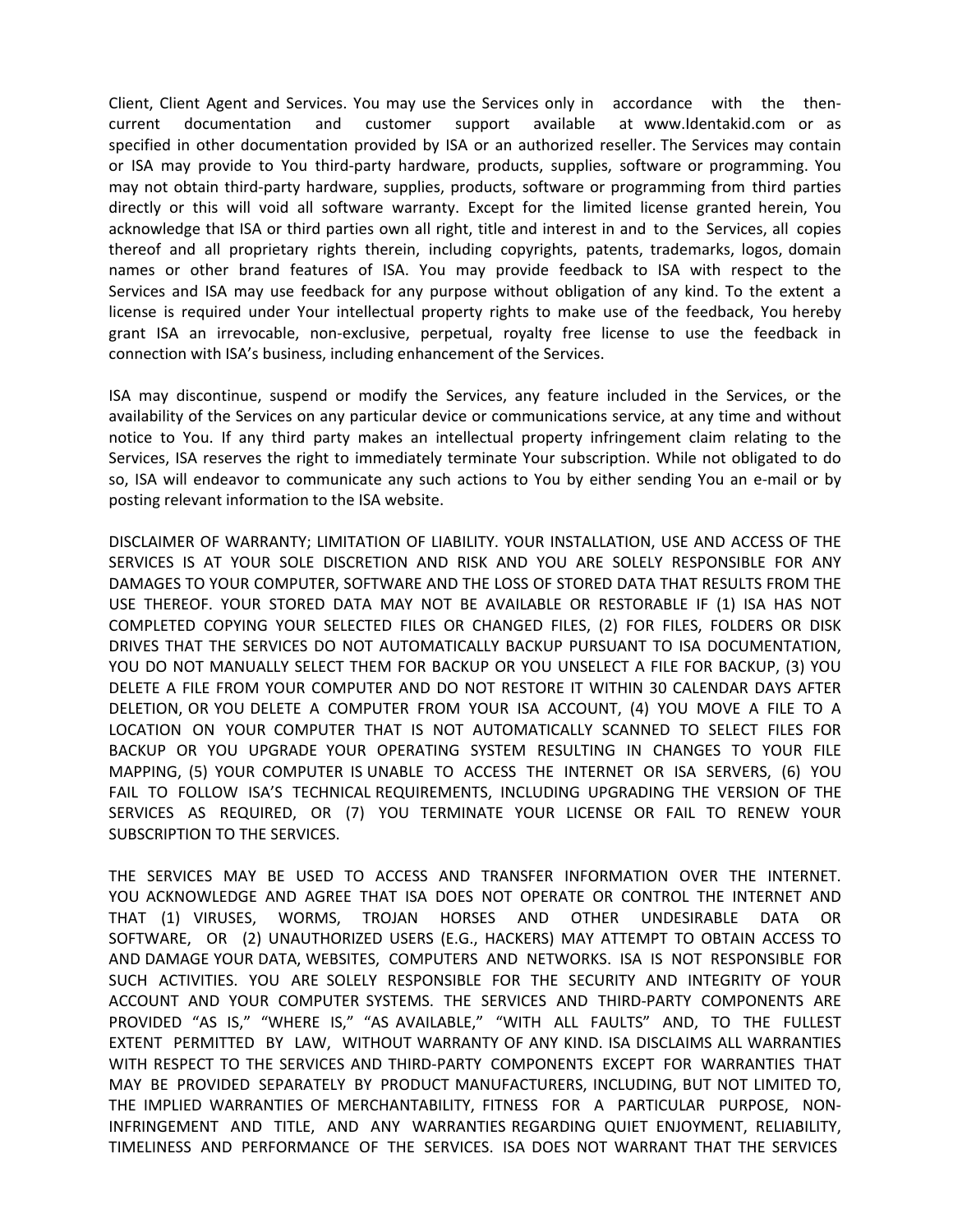WILL MEET YOUR REQUIREMENTS, OR THAT THE OPERATION OF THE SERVICES WILL BE UNINTERRUPTED OR ERROR-FREE, OR THAT DEFECTS IN THE SERVICES WILL BE CORRECTED, OR THAT ENCRYPTION ALGORITHMS, ASSOCIATED KEYS AND OTHER SECURITY MEASURES WILL BE SECURE OR EFFECTIVE. YOU UNDERSTAND AND AGREE THAT NO ORAL OR WRITTEN INFORMATION OR ADVICE GIVEN BY ISA SHALL CREATE ANY ADDITIONAL ISA WARRANTIES OR IN ANY WAY INCREASE THE SCOPE OF ISA'S OBLIGATIONS HEREUNDER. TO THE MAXIMUM EXTENT PERMITTED BY LAW, IN NO EVENT SHALL ISA BE LIABLE TO YOU OR ANY THIRD PARTY FOR ANY COST TO PROCURE SUBSTITUTE SERVICES OR DATA, OR ANY DIRECT, INDIRECT, CONSEQUENTIAL, INCIDENTAL, PUNITIVE, EXEMPLARY OR ANY OTHER DAMAGES, INCLUDING DAMAGES FOR PERSONAL INJURY, LOST PROFITS, LOSS OF DATA, LOSS OF STORED DATA OR BUSINESS INTERRUPTION, ARISING OUT OF YOUR USE OR INABILITY TO USE THE SERVICES, EVEN IF ISA HAS BEEN ADVISED ABOUT THE POSSIBILITY OF SUCH DAMAGES (WHETHER SUCH DAMAGES ARISE IN CONTRACT, TORT (INCLUDING NEGLIGENCE) OR OTHERWISE). IN ANY CASE AND WITHOUT LIMITING THE FOREGOING, THE ENTIRE LIABILITY OF ISA FOR ALL DAMAGES OF EVERY KIND AND TYPE (WHETHER SUCH DAMAGES ARISE IN CONTRACT, TORT (INCLUDING NEGLIGENCE) OR OTHERWISE) SHALL BE LIMITED TO THE SUBSCRIPTION FEES PAID BY YOU TO ISA IN THE 12 CALENDAR MONTHS IMMEDIATELY PRIOR TO THE DAMAGES ARISING. IF THE SERVICES ARE PROVIDED TO YOU WITHOUT CHARGE, THEN ISA SHALL HAVE NO LIABILITY TO YOU WHATSOEVER. THE FOREGOING TERMS SET A LIMIT ON THE AMOUNT OF DAMAGES PAYABLE AND ARE NOT INTENDED TO ESTABLISH LIQUIDATED DAMAGES. YOU EXPRESSLY RECOGNIZE AND ACKNOWLEDGE THAT SUCH LIMITATION OF LIABILITY IS AN ESSENTIAL PART OF THESE TERMS AND ISA'S AGREEMENT TO PROVIDE YOU THE SERVICES, AND IS AN ESSENTIAL FACTOR IN ESTABLISHING THE PRICE OF THE SERVICES. SOME JURISDICTIONS DO NOT ALLOW THE EXCLUSION OF INCIDENTAL OR CONSEQUENTIAL DAMAGES, OR THE LIMITATION ON HOW LONG AN IMPLIED WARRANTY LASTS, SO SOME OF THE FOREGOING TERMS MAY NOT APPLY TO YOU.

## **MISCELLANEOUS**

Additional Service Terms. Depending on the Services that You use, additional terms may apply. Visit Additional Service Terms at www.Identakid.com for more information.

Government Use. The Services constitute Commercial Off The Shelf ("COTS") items as that term is defined in the U.S. Government Federal Acquisition Regulations ("FAR"). Government use rights are limited to those minimum rights required by the appropriate provisions of the FAR.

Export; Terms of Service for Non-U.S. Residents. You shall not export the Services or any part thereof, directly or indirectly, to any country for which the United States requires an export license or other governmental approval. In particular, You acknowledge that the Services or any part thereof, may not be exported or re-exported to, or otherwise used in, any U.S.-embargoed countries or to anyone on the U.S. Treasury Department's list of Specially Designated Nationals or the U.S. Department of Commerce's Denied Persons or Entity List. By using the Services, You represent and warrant that You are not located in any such country or on any such list.

Shipping/Returns. All orders for products are shipped by Fedex ground. Additional charges may apply for shipping to Alaska, Hawaii or outside the United States. Your account must be current in order to receive a shipment from ISA. Any equipment returned to ISA shall be subject to a 15% restocking charge. Customers have the option to pay additional charges to receive shipments faster.

Sales Tax. ISA does not collect sales tax on orders from customers outside the state of FL, except for HI. You are solely responsible for payment of any sales and/or use tax to the applicable state authority.

Governing Law and Arbitration. These Terms shall be governed, construed and enforced in accordance with the laws of the state of Florida, without reference to conflicts of law principles, and